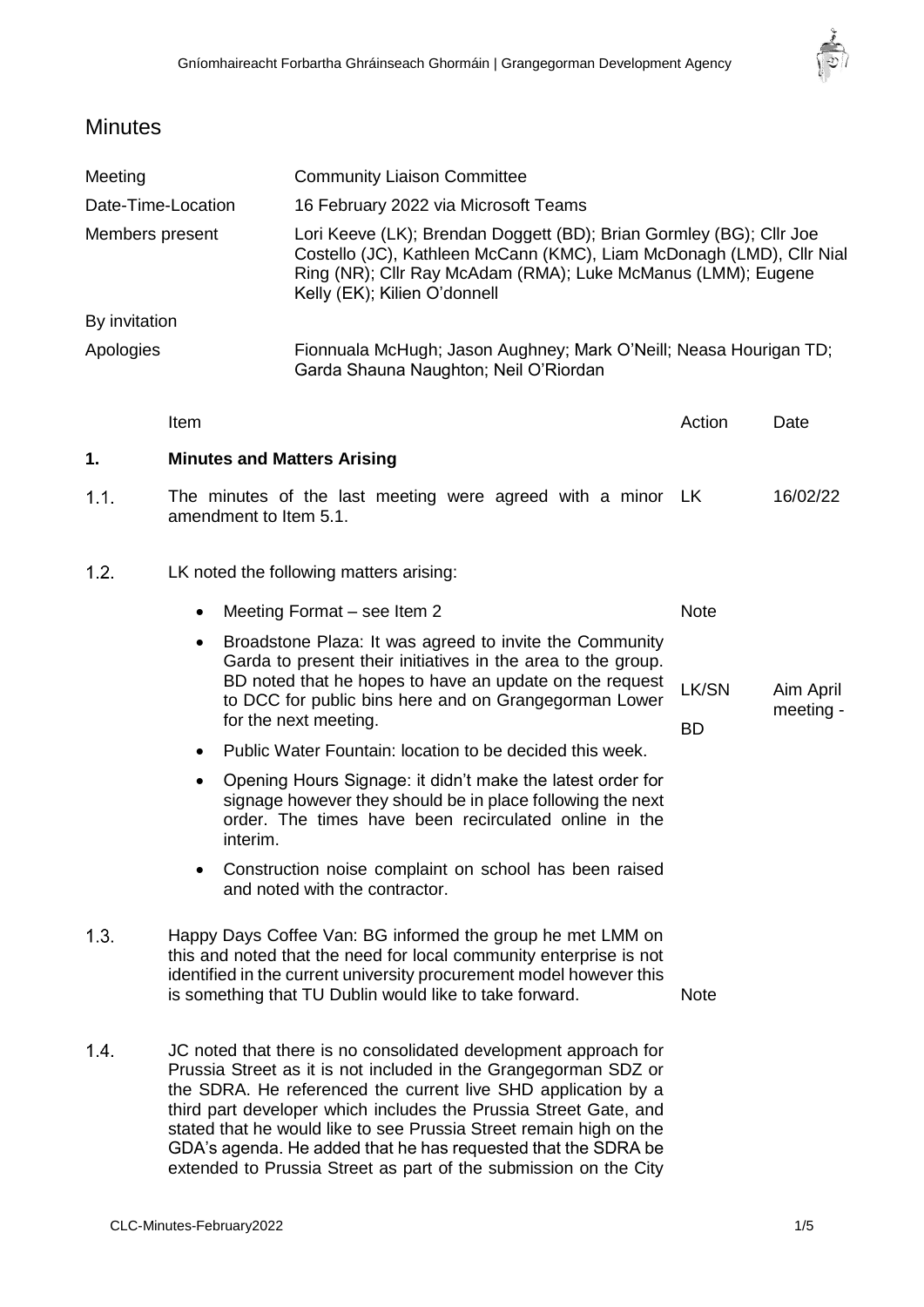

Item and the contract of the contract of the contract of the contract of the contract of the Date Development Plan. He agreed to circulate the submission to the JC group. LK noted that the An Bord Pleanála decision on the development including the Prussia Street Gate is due in late April **Note** after which there will be further discussion with the group.  $1.5.$ There was further group discussion on opportunities for casual trading, particularly for locals, in and around Grangegorman. BD noted that Broadstone Plaza would first need to be zoned for casual trading. He also stated that DCC has an extensive list of **Note** people requesting casual trading licences in the city that would also need to be considered. RMA noted that proposals on the use of the Plaza will be brought to the April Central Area Committee. He asked the CLC to send community feedback/proposals to him All and JC by end of February. RMA and JC to report back to the RMA/JC group at the next meeting.

> The group agreed that the presence of casual trading at Broadstone would also act as a deterrent for anti-social behaviour in the area.

# **2. CLC Format**

- $2.1.$ LK provided the context for reviewing the format of meetings as an action from the last meeting and thanked the group for taking part in the polls. She noted the results for a new meeting time did not show a clear consensus however the slight majority opted for 10- 11am. She opened the floor to further comments on this before confirming that CLC meetings will be from 10-11am going forward. Note
- $2.2.$ There was general agreement to continue meetings online via Teams with two of the seven annual CLC meetings to be held in person. The results of the poll show that April and November were the preferred months. It was noted that in-person meetings will be hybrid.

#### **3. Project Update**

 $3.1.$ LK provided an update on all live projects on the Grangegorman site starting with construction. She noted that works are progressing well on the D7 Educate Together National School with the roof sheeting now in place on the teaching block and window installation almost completed. Works to the GP block are also continuing to progress with the ball court now under construction. February 2023 remains the expected completion date.

> The GDA continues to engage with DCC to progress plans for Grangegorman Square. LK noted that this must be in place before the school opens. JC asked if Grangegorman Square was the official name or a project name for this area as the local authority makes the final decision on renaming areas within its remit. LK noted that this space remains a DCC area and that as far as she

26 Feb 20 April

**Note** 

**Note**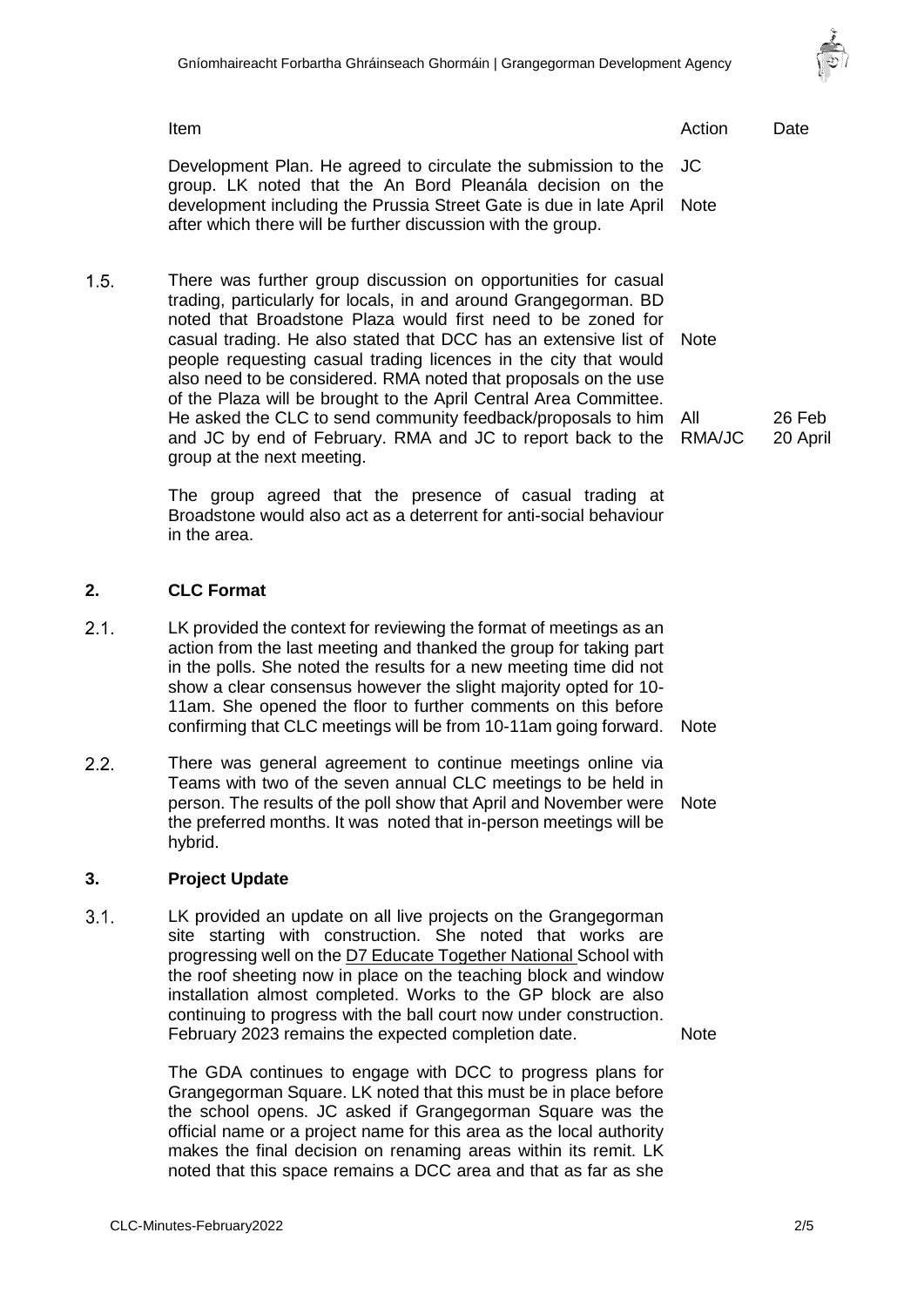

Item and the contract of the contract of the contract of the contract of the contract of the Date is aware Grangegorman Square is a project name. She agreed to April 22

 $3.2.$ Academic Hub & Library - A Public Information Evening was held on 10 February. The event was well attended and questions focused on the diversion of the existing public route on campus. The contractor is set to commence construction in the coming weeks. The first tasks will be to erect hoarding around the North House and Annex and install the new pathway. LK noted she can circulate a visual of the diverted pathway to the group if requested. Contractor contact details will be made available once confirmed.

follow up and revert to the group.

 $3.3.$ Clock Tower Stabilisation Works – Tolmac Construction start onsite on 28 February. These essential works will focus on roof repairs, bracing and other essential maintenance procedures. It was noted that an information letter would be issued to Marne Villas to ensure that are consulted of the works. LK agreed to LK circulate the letter to the CLC.

> LMM asked if the contractor could be informed of the morning school run around 8:30am to try avoid scheduling deliveries to site at this time. LK stated that there would be a low level of truck activity for this project but agreed to send the request to the LK contractor.

- $3.4.$ LK also provided updates on:
	- Residential Care Neighbourhood
	- Prussia Street Gateway
	- FOCAS Research Institute
	- Grangegorman Histories see grangegormanhistories.ie
	- Public Art
- $3.5.$ Geothermal Exploration – GSI borehole investigation in Grangegorman shown on RTÉ Ecoeye. The results are promising with temperatures of 38 degrees recorded at 10000m.

## 4 **GLLF Update**

- 4.1 KMC provided updates on the GLLF activities noting:
	- Local employment just under 20 percent on school site. Academic Hub represents the next big construction employment opportunity.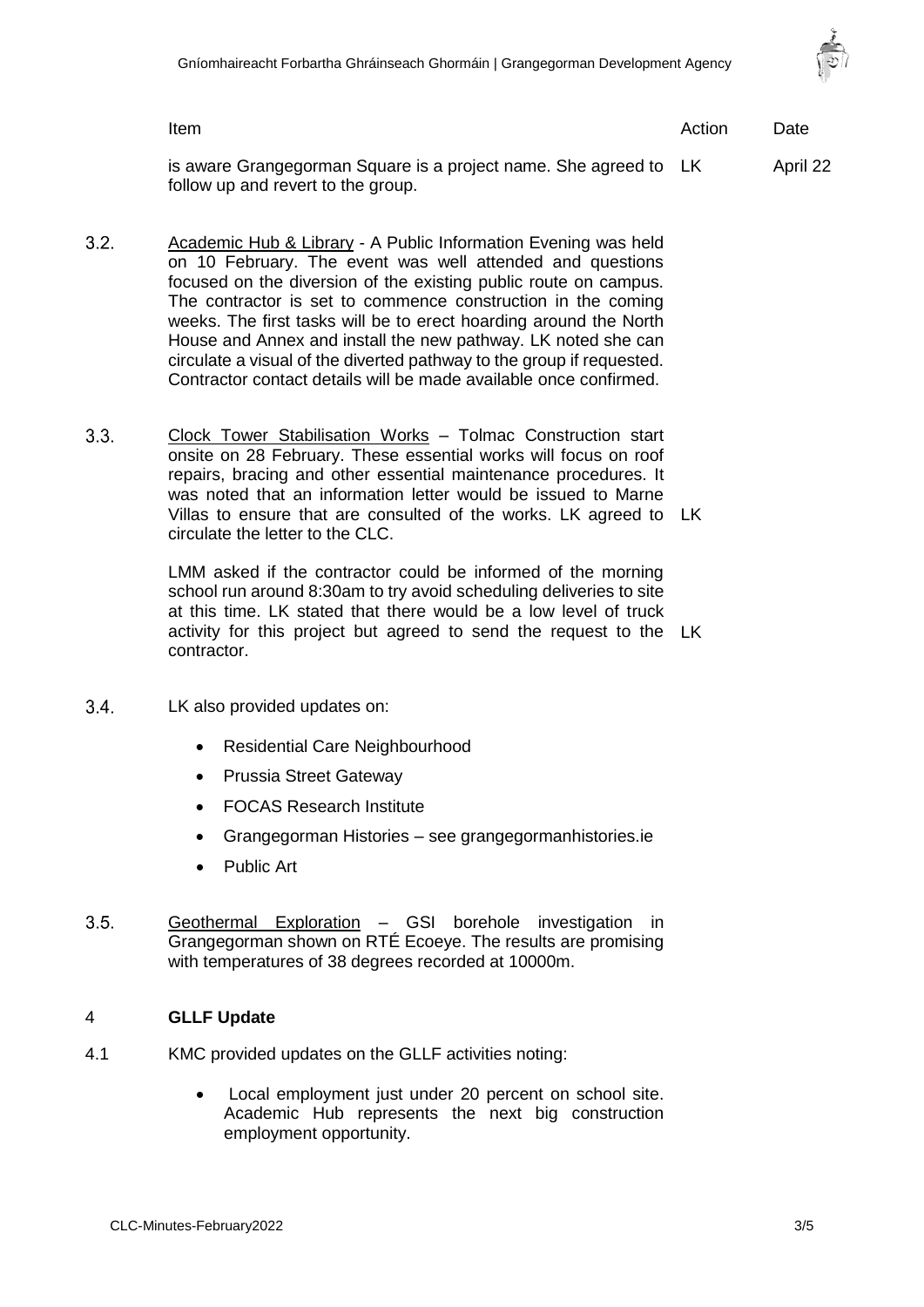- Grangegorman ABC  $€830,000$  was awarded for the next phase, and upcoming projects have been approved.
- 4.2 JC queried if there would be any commitment to apprenticeships. KMC noted the intention to hold a 'meet the contractor' event with contractors and their subcontractors, which would include apprenticeship opportunities. She highlighted that it may be next year before this event can happen as typically these events are held in May for September start dates. She agreed to keep the group informed on this.

#### **5. Community Matters**

- 5.1 LMM raised the issue of public toilet facilities on campus stating this as a real public need. He requested if access could be provided. LK agreed to raise the issue and to request reinstating public access to some of the building facilities.
- 5.2 LMM noted the ongoing damage caused to the bollards on Grangegorman Lower, adding that DCC were installing new bollards which will hopefully discourage further such incidents. Furthermore LM raised the issue of litter on Grangegorman Lower and asked if Ganson can be part of a monthly clean up to tackle this issue

LMM noted the local area clean-up took place recently and raised a litter issue onsite just off Grangegorman Upper. He requested that this is removed. LK agreed to raise the issue with the contractor.

- 5.3 LMM noted that he was delighted that the GDA Board has established a Community and Culture Subcommittee which will help strengthen the community voice in the development. Finally LK asked the HSE representatives if there were updates on HSE facilities for Grangegorman villas due to the amount of construction held in that area. LK also mentioned that the HSE contract has been terminated in procurement with a new contractor to be concluded in April.
- 5.4 LK informed the group on behalf of the HSE that they are currently in procurement for a new contractor for the ongoing development on Grangegorman Lower. It is expected that a new contractor will be appointed before the summer.

Item and the contract of the contract of the contract of the contract of the contract of the Date

GDA/TU **Dublin** TBC